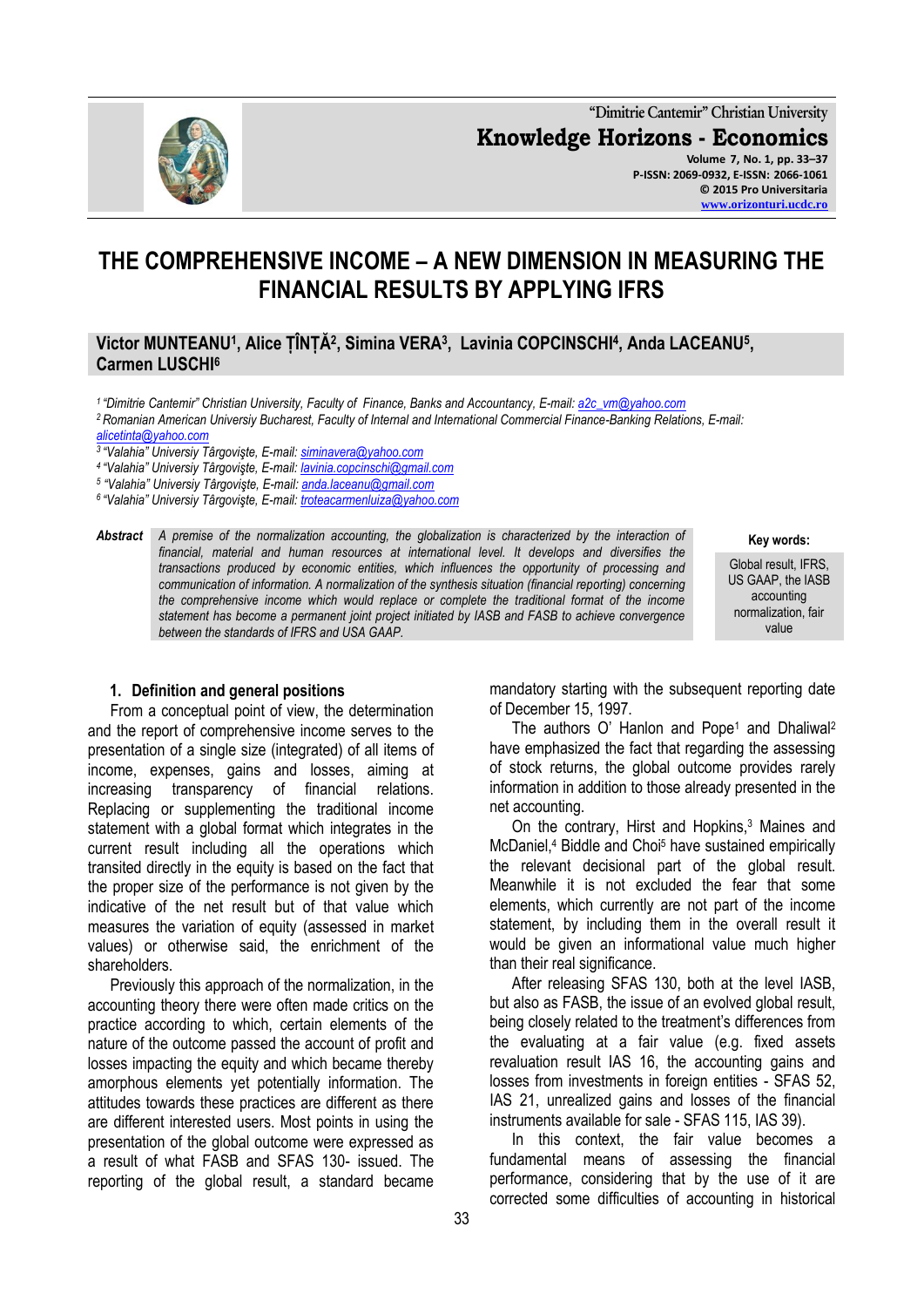costs, often incriminated for the differences between the reported values and their economic reality. In this case, an asset can generate income by increasing its fair value; since the decision to hold an asset has economic consequences that financial statements should disclose the profit thus generated would be relevant in assessing management. From this perspective, new concerns about performance and presentation of comprehensive income reflects the difficulty of dissociating income flows from operating activities, income flows resulting from changes in balance sheet values.<sup>6</sup>

Since not all the changes in IFRS fair value of assets and liabilities are reported in the income statement of the period in which these changes are recognized, it was gradually considered that the net result cannot be seen as a complete measure of financial performance, prompting - it thus focusing efforts towards the normalization of reporting comprehensive income.

We conclude that the overall performance of the entity, as its main shareholder information, resulting from combining equally two factors: the performance of the operation and performance of investment alternatives in the choice made by the entity.

## **2. The Expression of the Comprehensive Income**

*The comprehensive income* as an expression in terms of performance variation incumbent shareholders' equity (net assets balance sheet value) can be expressed by the equation:

$$
Rgt = (VBt - VBt-1) - Dt - OC,
$$
 (1)

Where:

Rgt = comprehensive income at the end of period *t*;

VBt = equity (at book value) at the end of period *t*;

Dt = the dividends at the end of period  $t$ ;

OC = capital transactions with owners in period *t*.

The outcome is determined by the net asset variations over a period. Balance sheet approach is based on neoclassical economic theory, according to which company management aims at maximizing major business value.

A formula developed from the perspective of an approach by income expenditure proposed by teachers Jeopardy C. and M. Dumitru:<sup>7</sup>

Profit / loss for the period recognized (a) profit or loss:

( +/-) Income / expenses, gains / losses recognized directly in equity;

(+/-) Profit / loss effect of changes in accounting policies;

( +/-) Profit / loss effect correction of fundamental errors;

*= The comprehensive income*

The two approaches differ in the way different accounting firm transactions. In Table 1 are presented some comparative elements on the two approaches result:

| Active approach – liabilities                                                                 | <b>Addressing expenses - income</b>                                                                                                                                                                                  |
|-----------------------------------------------------------------------------------------------|----------------------------------------------------------------------------------------------------------------------------------------------------------------------------------------------------------------------|
| (balance sheet)                                                                               | (income statement)                                                                                                                                                                                                   |
| • transactions are accounted for according to their<br>impact on the assets and liabilities   | • transactions are recorded as income or expenses by<br>the fundamental principles: the precautionary principle,<br>the principle of independence exercises;<br>• attach minor variations of assets and liabilities; |
| • income and expenses are accounted for by the<br>rules of assets or liabilities;             |                                                                                                                                                                                                                      |
|                                                                                               |                                                                                                                                                                                                                      |
| • highlights the accounting rules and accounting<br>rules for valuing assets and liabilities; | • main financial document of the results;                                                                                                                                                                            |
| · main financial document is balance;                                                         | • balance is of secondary importance                                                                                                                                                                                 |
| • outturn account is of secondary importance.                                                 |                                                                                                                                                                                                                      |

*Table 1.* Double approach to outcome; comparative items

*Source: own processing*

Following representation (Figure 1) combines the two perspectives: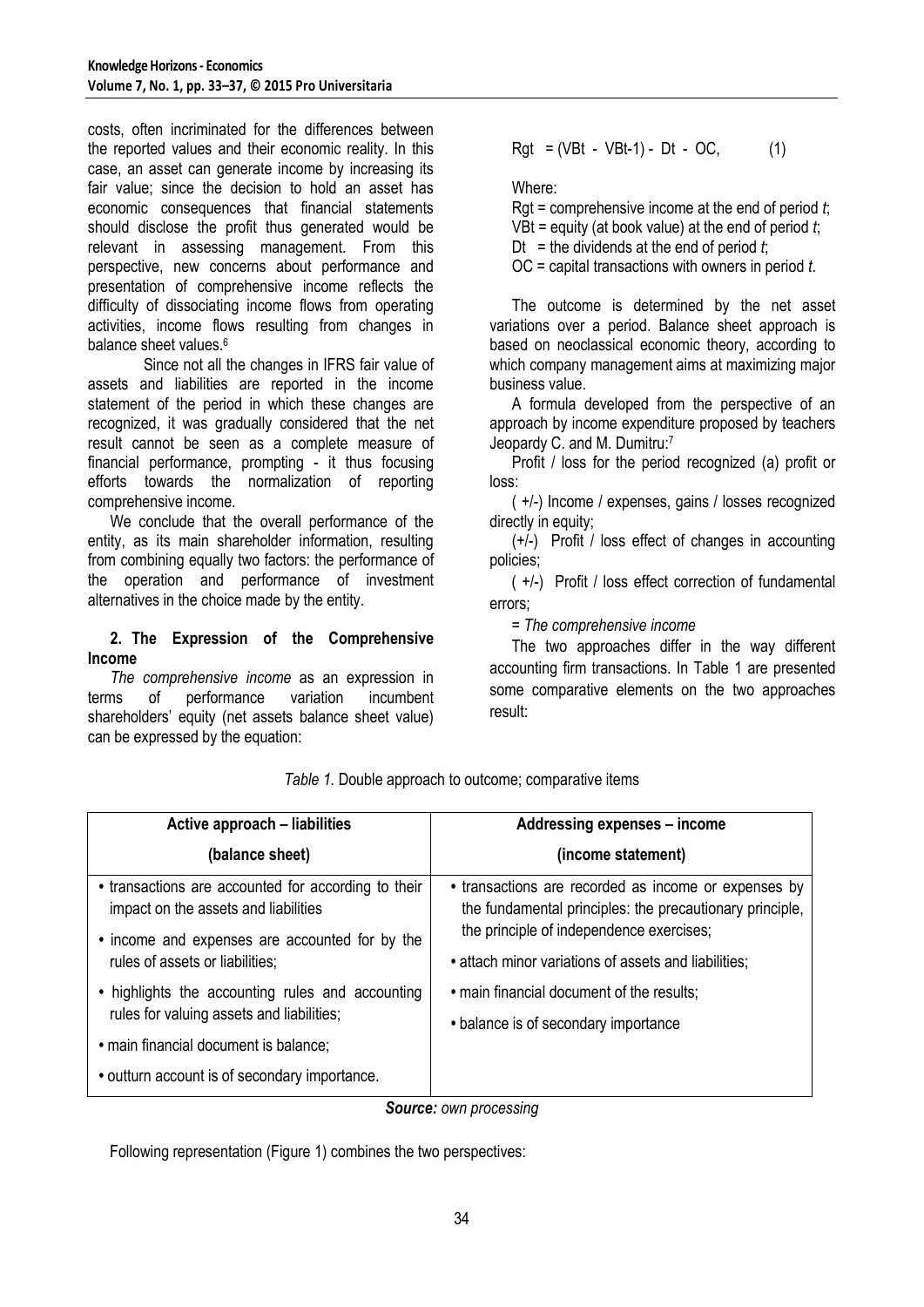

Figure 1. Pyramid components result<sup>8</sup> (own processing)

The accumulated accounting adjustments and the changing elements of the net situation and unassigned to shareholders are combined under the name of other *elements of comprehensive income.* They form, together with net income, comprehensive income and asset values corresponding to variation and liabilities recognized directly in equity and especially attributable to the application of specific rules on fair value accounting . If the theoretical evaluation of all balance sheet items at fair value, the result per share would correspond to the overall variation of the stock exchange.

Generally, according to the conceptual framework both revenue and profit are included in the category of positive results, as both expenditure and losses are negative<sup>9</sup>, which sustain the image of an account of comprehensive income or transparent surplus *(clear accounting surplus)*. However, in practice of the standards previously issued by the IASB, especially those in the fair value, we can find numerous accounting rules that reflect patterns of net earnings or stale surplus (*dirty surplus accounting*), the fair value adjustments are recorded in net income, but transferred directly to equity, the model away from the Conceptual framework rules (*e.g. changes in fair value of financial instruments available for sale - IAS 39: 5510, the changes in value of tangible assets held at fair value - IAS 4:39<sup>11</sup> p.m. etc.*).

#### **3. The Relevance of the Comprehensive Income Reporting**

The concepts concerning the result have represented a point of controversy. In the US the

concept of normalization comprehensive income in the general accounting principles (US GAAP) was achieved only after 15 years since its introduction to the theory and practice of accounting. This discrepancy is mainly due to the fact that the presentation of performance is not only a matter of outcome reporting in one format or another, but involves issues in the assessment and recognition of items in the financial statements.

The suggestion of introducing a new concept is determined by the fact that the Group's net profit was one of the causes of fraud and stock market overvaluation that has characterized recent years.<sup>12</sup> Many financial scandals of the last decade were due to net earnings manipulation. The new financial situation has distinct categories on economic operations, financial activities, investing activities and taxes payment.

The concept of *comprehensive income* is placed at the intersection of controversial perspectives. On the one hand, in terms of accounting theory, but also of the empirical behavioral studies it requires a separate presentation. On the other hand, accounting research positions has not appeared harmonized yet in terms of relevance and impact of information on the comprehensive income by its presentation on decision making behavior of investors in capital markets. The construction of an accounting model in accordance with the objective of supporting investment decisions in capital markets justifies the considerable importance which the normalizers offer to the studies based on real data of capital markets concerning the relevance levels that the information contained in comprehensive income and its components gains during the evaluation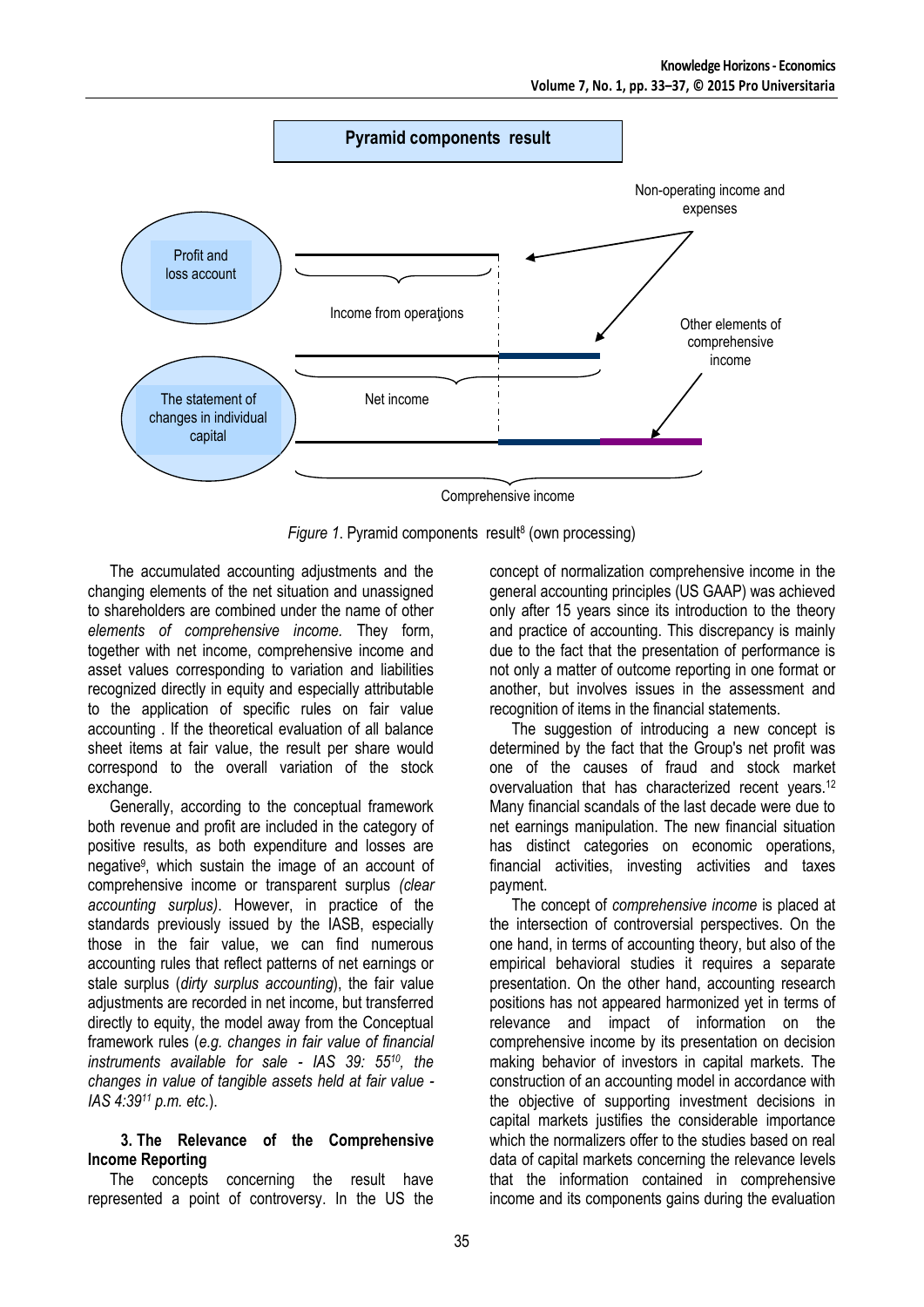processes. According to their setters, each entity will need to consider the content, the sequencing and the format of the presentation and the descriptions used for line items to achieve a fair presentation in the specific circumstances of that entity.

Since the results of these studies will be the relevance that will lead to a final form of performance reporting, in this section we will analyze these issues, highlighting both the variety of approaches and also how the proposals can be found in normalizing the disclosure of the comprehensive income.

The current accounting standards allow entities to report the comprehensive income either in a format similar to the profit and loss account, as part of a performance situation, or in a situation which changes in that equity. In the traditional models, in which investors have a rational character and take into account all the relevant information equally, regardless of their position in the financial reporting, it is considered that the place or situation in which is presented the comprehensive income and its components do not have a special importance. Others authors<sup>13</sup> think that there weighs considerably the positioning of the comprehensive recovery mode in the accounting information in decision-making processes, preferring a comprehensive presentation of all elements in a different situation on financial performance. The opponents of the concept of the comprehensive income make two key criticisms in recent IASB proposals on performance reporting:

- elements which fall within other comprehensive income can mislead the performance measurement and value accounting entity<sup>14</sup> and can facilitate handling by management;

- could reduce the capacity and quality of information carrying amounts.<sup>15</sup>

These conflicting opinions stress the importance of the way in which the new reporting format of performance will be achieved, it will have consequences for the efficiency of capital markets, and hence the use of accounting information to determine the market value of an entity and exchange rate. Oliver Ramond, Jean Francois Casta, Stephen Lin<sup>16</sup> identify the following main themes that mark the debates around the IASB-FASB joint project:

- 1. To what extent is relevant the comprehensive income and its components in the context of specific investment decisions of capital markets?
- 2. At the aggregate level, the overall result is a quantity that provides relevant information in addition to those provided by the net result and the result of exploitation?
- 3. At the individual level, other comprehensive income provides relevant information for

determining the amount, in addition to those obtained by analyzing the net result?

4. In terms of relevance to the evaluation can there be observed differences in perception between other comprehensive incomes reported and unreported separately in this manner?

## **4. Conclusions**

The introduction of a new concept of comprehensive income and the concerns to create a dedicated synthesis situation happened as a result of expanding the usage of fair value as the evaluation basis, a determined modification, in its turn, by the changing perspectives of the objectives of financial reporting, namely the primacy of providing useful information for decision making assessment of interests in entities the shareholders owned at the expense of exclusive assessment process resource administration by management.

In the Anglo-Saxon opinion the purpose of accounting is to inform investors. The central indicator should reflect market fluctuations. Ordering the measurement at a fair value of certain assets and liabilities (especially the financial ones) the referential IFRS adopts a broad of a financial performance. The criteria in measuring the performance are not limited only to an operational dimension. The entity's ability to optimize the management of its assets and liabilities is exhaustively surprised.

Therefore, the relevant amount in terms of performance is given by changing the size of investor's wealth, in other words changing its interest in the net assets of the entity marked at a fair value. The result can be a measure of performance only to the extent that incorporates all the changes in net asset size, independent of their nature, changes due to exploitation as well as changes due to market conditions, especially the ones of the fair value.